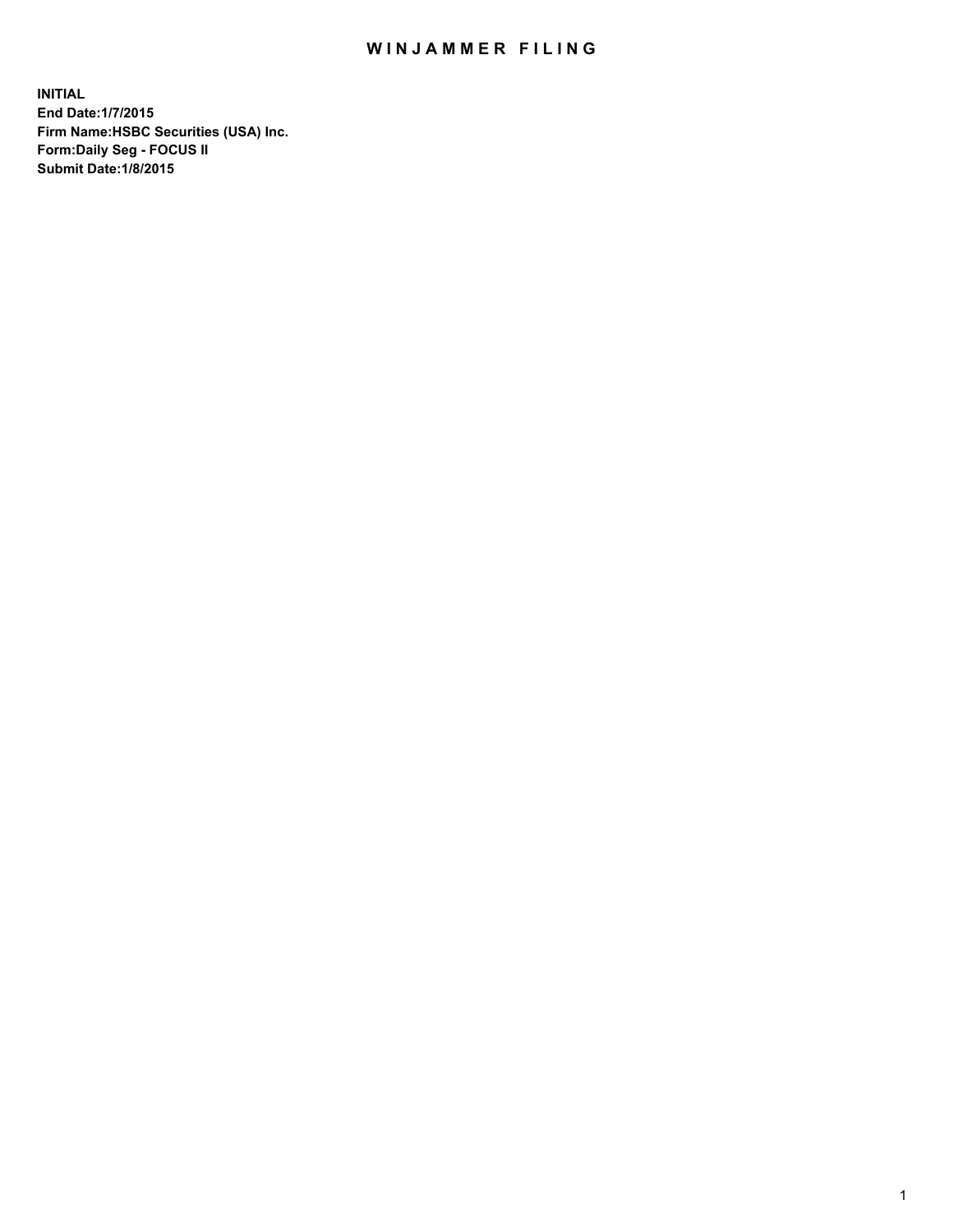## **INITIAL End Date:1/7/2015 Firm Name:HSBC Securities (USA) Inc. Form:Daily Seg - FOCUS II Submit Date:1/8/2015 Daily Segregation - Cover Page**

| Name of Company<br><b>Contact Name</b><br><b>Contact Phone Number</b><br><b>Contact Email Address</b>                                                                                                                                                                                                                         | <b>HSBC Securities (USA) Inc.</b><br><b>Steven Richardson</b><br>212-525-6445<br>steven.richardson@us.hsbc.com |
|-------------------------------------------------------------------------------------------------------------------------------------------------------------------------------------------------------------------------------------------------------------------------------------------------------------------------------|----------------------------------------------------------------------------------------------------------------|
| FCM's Customer Segregated Funds Residual Interest Target (choose one):<br>a. Minimum dollar amount: ; or<br>b. Minimum percentage of customer segregated funds required:%; or<br>c. Dollar amount range between: and; or<br>d. Percentage range of customer segregated funds required between: % and %.                       | 50,000,000<br><u>0</u><br>0 <sub>0</sub><br>0 <sub>0</sub>                                                     |
| FCM's Customer Secured Amount Funds Residual Interest Target (choose one):<br>a. Minimum dollar amount: ; or<br>b. Minimum percentage of customer secured funds required:%; or<br>c. Dollar amount range between: and; or<br>d. Percentage range of customer secured funds required between: % and %.                         | 10,000,000<br>0 <sub>0</sub><br>0 <sub>0</sub>                                                                 |
| FCM's Cleared Swaps Customer Collateral Residual Interest Target (choose one):<br>a. Minimum dollar amount: ; or<br>b. Minimum percentage of cleared swaps customer collateral required:%; or<br>c. Dollar amount range between: and; or<br>d. Percentage range of cleared swaps customer collateral required between:% and%. | 30,000,000<br><u>0</u><br>00<br><u>00</u>                                                                      |

Attach supporting documents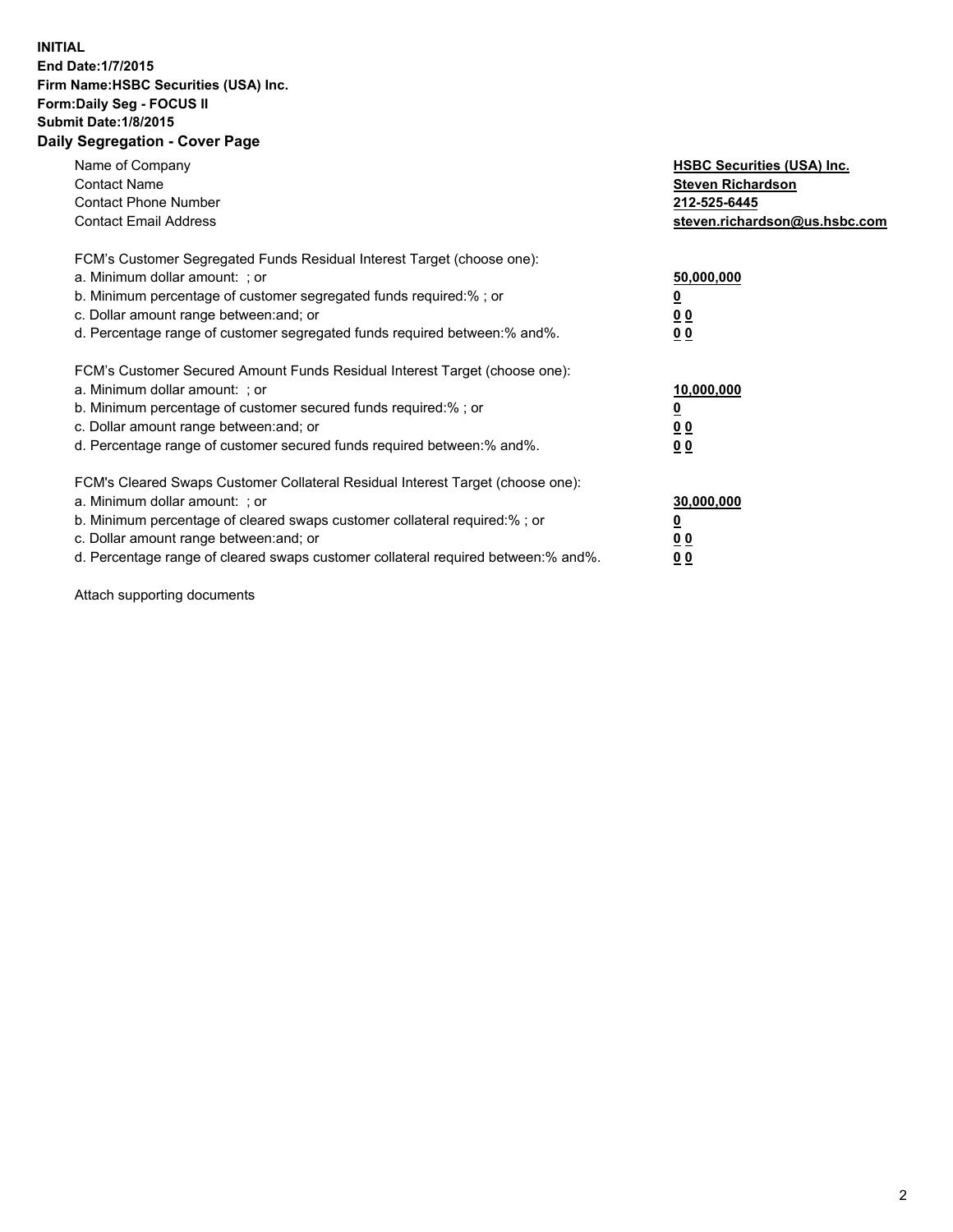**INITIAL End Date:1/7/2015 Firm Name:HSBC Securities (USA) Inc. Form:Daily Seg - FOCUS II Submit Date:1/8/2015 Daily Segregation - Secured Amounts** Foreign Futures and Foreign Options Secured Amounts Amount required to be set aside pursuant to law, rule or regulation of a foreign government or a rule of a self-regulatory organization authorized thereunder 1. Net ledger balance - Foreign Futures and Foreign Option Trading - All Customers A. Cash **81,918,716** [7315] B. Securities (at market) **38,819,320** [7317] 2. Net unrealized profit (loss) in open futures contracts traded on a foreign board of trade **8,464,977** [7325] 3. Exchange traded options a. Market value of open option contracts purchased on a foreign board of trade **0** [7335] b. Market value of open contracts granted (sold) on a foreign board of trade **0** [7337] 4. Net equity (deficit) (add lines 1. 2. and 3.) **129,203,013** [7345] 5. Account liquidating to a deficit and account with a debit balances - gross amount **864,617** [7351] Less: amount offset by customer owned securities **-864,526** [7352] **91** [7354] 6. Amount required to be set aside as the secured amount - Net Liquidating Equity Method (add lines 4 and 5) 7. Greater of amount required to be set aside pursuant to foreign jurisdiction (above) or line 6. FUNDS DEPOSITED IN SEPARATE REGULATION 30.7 ACCOUNTS 1. Cash in banks A. Banks located in the United States **31,283,894** [7500] B. Other banks qualified under Regulation 30.7 **0** [7520] **31,283,894** [7530] 2. Securities A. In safekeeping with banks located in the United States **83,819,320** [7540] B. In safekeeping with other banks qualified under Regulation 30.7 **0** [7560] **83,819,320** [7570] 3. Equities with registered futures commission merchants A. Cash **0** [7580] B. Securities **0** [7590] C. Unrealized gain (loss) on open futures contracts **0** [7600] D. Value of long option contracts **0** [7610] E. Value of short option contracts **0** [7615] **0** [7620] 4. Amounts held by clearing organizations of foreign boards of trade A. Cash **0** [7640] B. Securities **0** [7650] C. Amount due to (from) clearing organization - daily variation **0** [7660]

- D. Value of long option contracts **0** [7670]
- E. Value of short option contracts **0** [7675] **0** [7680]
- 5. Amounts held by members of foreign boards of trade
	- A. Cash **55,429,352** [7700]
	- B. Securities **0** [7710]
	- C. Unrealized gain (loss) on open futures contracts **8,464,977** [7720]
	- D. Value of long option contracts **0** [7730]
	- E. Value of short option contracts **0** [7735] **63,894,329** [7740]
- 6. Amounts with other depositories designated by a foreign board of trade **0** [7760]
- 7. Segregated funds on hand **0** [7765]
- 8. Total funds in separate section 30.7 accounts **178,997,543** [7770]
- 9. Excess (deficiency) Set Aside for Secured Amount (subtract line 7 Secured Statement Page 1 from Line 8)
- 10. Management Target Amount for Excess funds in separate section 30.7 accounts **28,486,097** [7780]
- 11. Excess (deficiency) funds in separate 30.7 accounts over (under) Management Target **21,308,341** [7785]

**0** [7305]

**129,203,104** [7355]

**129,203,105** [7360]

**49,794,438** [7380]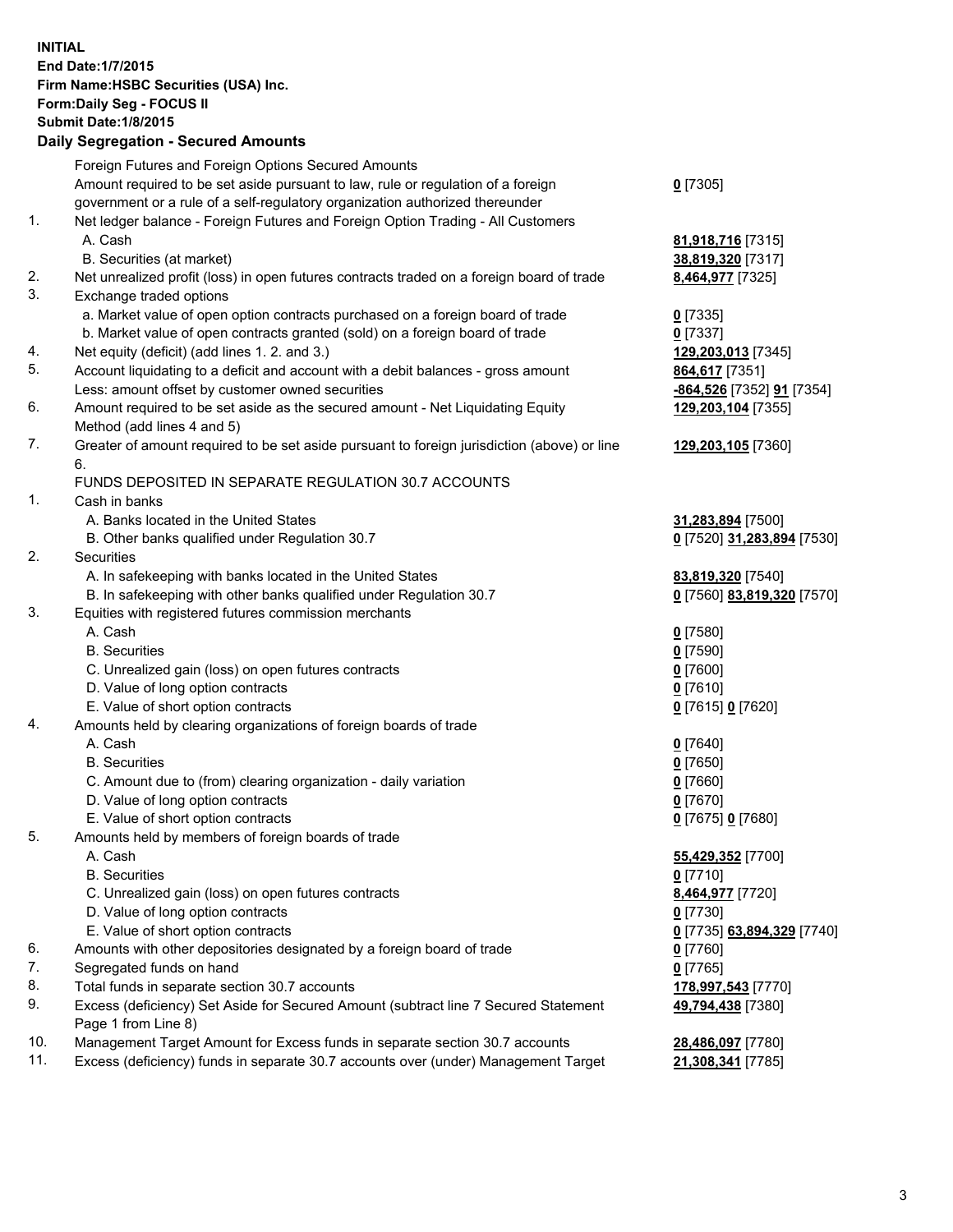| <b>INITIAL</b> | End Date: 1/7/2015<br>Firm Name: HSBC Securities (USA) Inc.<br>Form: Daily Seg - FOCUS II<br><b>Submit Date: 1/8/2015</b><br>Daily Segregation - Segregation Statement |                            |
|----------------|------------------------------------------------------------------------------------------------------------------------------------------------------------------------|----------------------------|
|                |                                                                                                                                                                        |                            |
|                | SEGREGATION REQUIREMENTS(Section 4d(2) of the CEAct)                                                                                                                   |                            |
| 1.             | Net ledger balance                                                                                                                                                     |                            |
|                | A. Cash                                                                                                                                                                | 435,212,733 [7010]         |
|                | B. Securities (at market)                                                                                                                                              | 573,563,702 [7020]         |
| 2.<br>3.       | Net unrealized profit (loss) in open futures contracts traded on a contract market<br>Exchange traded options                                                          | 20,686,795 [7030]          |
|                | A. Add market value of open option contracts purchased on a contract market                                                                                            | 116,831,531 [7032]         |
|                | B. Deduct market value of open option contracts granted (sold) on a contract market                                                                                    | $-11,100,013$ [7033]       |
| 4.             | Net equity (deficit) (add lines 1, 2 and 3)                                                                                                                            | 1,135,194,748 [7040]       |
| 5.             | Accounts liquidating to a deficit and accounts with                                                                                                                    |                            |
|                | debit balances - gross amount                                                                                                                                          | 443,288 [7045]             |
|                | Less: amount offset by customer securities                                                                                                                             | -443,143 [7047] 145 [7050] |
| 6.             | Amount required to be segregated (add lines 4 and 5)                                                                                                                   | 1,135,194,893 [7060]       |
|                | FUNDS IN SEGREGATED ACCOUNTS                                                                                                                                           |                            |
| 7.             | Deposited in segregated funds bank accounts                                                                                                                            |                            |
|                | A. Cash                                                                                                                                                                | 11,286,045 [7070]          |
|                | B. Securities representing investments of customers' funds (at market)                                                                                                 | $0$ [7080]                 |
|                | C. Securities held for particular customers or option customers in lieu of cash (at<br>market)                                                                         | 69,712,397 [7090]          |
| 8.             | Margins on deposit with derivatives clearing organizations of contract markets                                                                                         |                            |
|                | A. Cash                                                                                                                                                                | 440,530,560 [7100]         |
|                | B. Securities representing investments of customers' funds (at market)                                                                                                 | 86,206,487 [7110]          |
|                | C. Securities held for particular customers or option customers in lieu of cash (at                                                                                    | 503,851,305 [7120]         |
|                | market)                                                                                                                                                                |                            |
| 9.             | Net settlement from (to) derivatives clearing organizations of contract markets                                                                                        | -2,529,404 [7130]          |
| 10.            | Exchange traded options                                                                                                                                                |                            |
|                | A. Value of open long option contracts                                                                                                                                 | 116,831,531 [7132]         |
|                | B. Value of open short option contracts                                                                                                                                | $-11,100,013$ [7133]       |
| 11.            | Net equities with other FCMs                                                                                                                                           |                            |
|                | A. Net liquidating equity                                                                                                                                              | 20,190,831 [7140]          |
|                | B. Securities representing investments of customers' funds (at market)                                                                                                 | 0 [7160]                   |
|                | C. Securities held for particular customers or option customers in lieu of cash (at<br>market)                                                                         | $0$ [7170]                 |
| 12.            | Segregated funds on hand                                                                                                                                               | $0$ [7150]                 |
| 13.            | Total amount in segregation (add lines 7 through 12)                                                                                                                   | 1,234,979,739 [7180]       |
| 14.            | Excess (deficiency) funds in segregation (subtract line 6 from line 13)                                                                                                | 99,784,846 [7190]          |
| 15.            | Management Target Amount for Excess funds in segregation                                                                                                               | 50,000,000 [7194]          |
| 16.            | Excess (deficiency) funds in segregation over (under) Management Target Amount                                                                                         | 49,784,846 [7198]          |

16. Excess (deficiency) funds in segregation over (under) Management Target Amount Excess